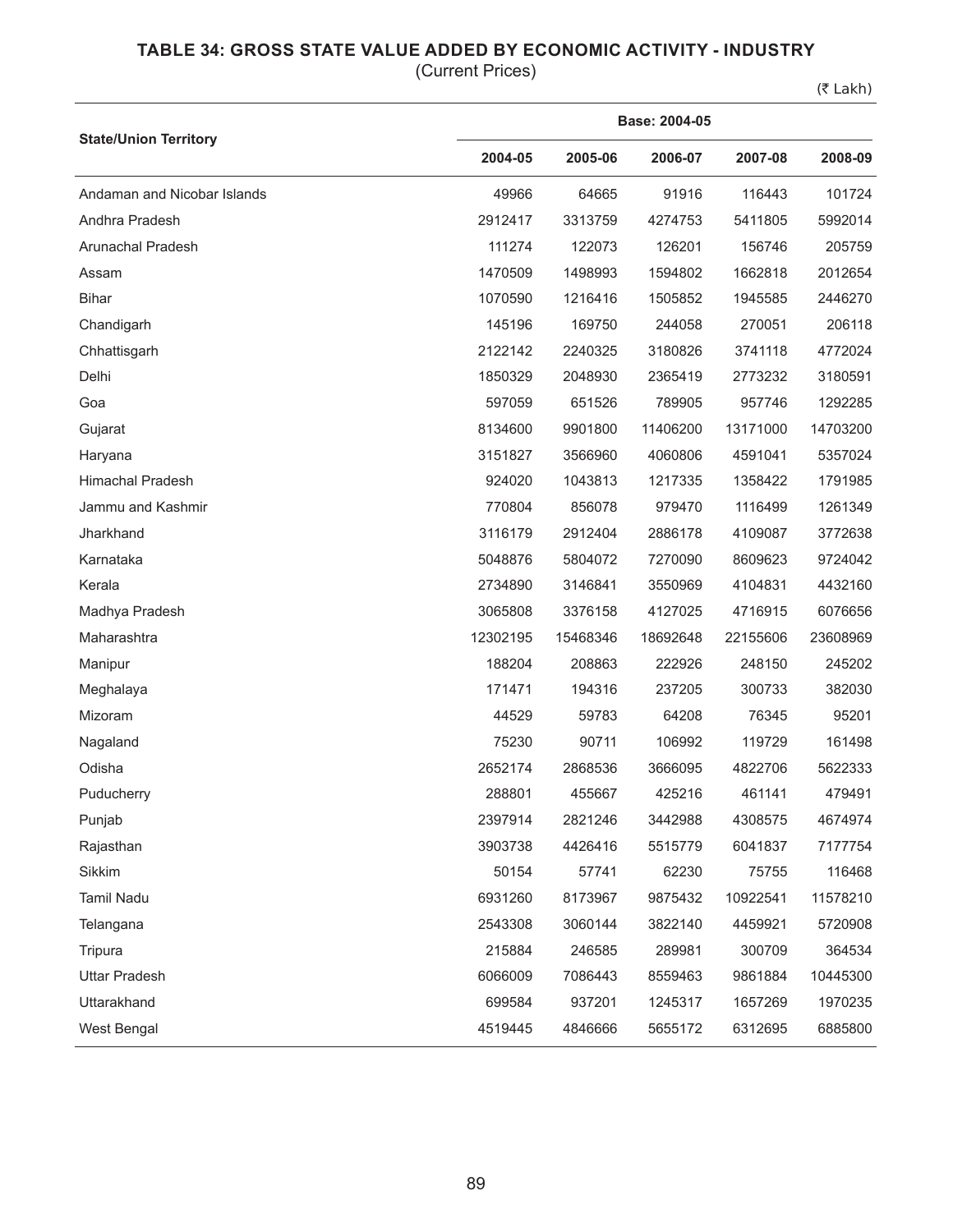## **TABLE 34: GROSS STATE VALUE ADDED BY ECONOMIC ACTIVITY - INDUSTRY**

(Current Prices) *(Contd.)*

(₹ Lakh)

|                              |          | Base: 2004-05 |          |          |          |          |  |  |  |
|------------------------------|----------|---------------|----------|----------|----------|----------|--|--|--|
| <b>State/Union Territory</b> | 2009-10  | 2010-11       | 2011-12  | 2012-13  | 2013-14  | 2014-15  |  |  |  |
| Andaman and Nicobar Islands  | 106622   | 108848        | 134711   | 160227   | 181502   |          |  |  |  |
| Andhra Pradesh               | 6499463  | 7482447       | 9048101  | 9250834  | 9809727  | 10722440 |  |  |  |
| Arunachal Pradesh            | 213008   | 261214        | 276062   | 260942   | 328120   | 379970   |  |  |  |
| Assam                        | 2331321  | 2847084       | 3215919  | 3293012  | 3506806  | 4004764  |  |  |  |
| <b>Bihar</b>                 | 2877170  | 4041681       | 4552149  | 4959676  | 5965712  | 6967244  |  |  |  |
| Chandigarh                   | 261966   | 267028        | 307672   | 307164   | 326147   |          |  |  |  |
| Chhattisgarh                 | 4289034  | 4837930       | 6142068  | 6614874  | 7240458  | 8009403  |  |  |  |
| Delhi                        | 3514594  | 3597146       | 3848716  | 4396800  | 4803301  | 5272703  |  |  |  |
| Goa                          | 1470020  | 1680386       | 2372844  | 2091571  | 2230719  |          |  |  |  |
| Gujarat                      | 18047800 | 19581370      | 22736802 | 25212535 | 27428918 |          |  |  |  |
| Haryana                      | 6671346  | 7491419       | 8223061  | 9350294  | 10303426 | 11375022 |  |  |  |
| Himachal Pradesh             | 2083306  | 2424469       | 2642446  | 2847351  | 3035201  |          |  |  |  |
| Jammu and Kashmir            | 1435301  | 1652561       | 1866879  | 2018942  | 2183348  | 2235428  |  |  |  |
| Jharkhand                    | 4287687  | 5439111       | 5233549  | 5592879  | 6112018  | 6702516  |  |  |  |
| Karnataka                    | 9821917  | 11770045      | 12911082 | 13769372 | 15167973 | 16410152 |  |  |  |
| Kerala                       | 5062310  | 6089885       | 6880892  | 7532576  | 7988338  |          |  |  |  |
| Madhya Pradesh               | 6722750  | 7654823       | 8577329  | 9281915  | 9935760  | 10712992 |  |  |  |
| Maharashtra                  | 25510812 | 31159109      | 33134250 | 37421893 | 41078861 | 44431113 |  |  |  |
| Manipur                      | 259801   | 228090        | 280889   | 296013   | 321460   |          |  |  |  |
| Meghalaya                    | 401083   | 454787        | 577143   | 617100   | 706983   | 776909   |  |  |  |
| Mizoram                      | 102729   | 110431        | 128546   | 184122   | 268217   |          |  |  |  |
| Nagaland                     | 176610   | 155663        | 200393   | 222777   | 249352   | 279906   |  |  |  |
| Odisha                       | 5539558  | 7020921       | 8177933  | 8619071  | 9319771  | 10464940 |  |  |  |
| Puducherry                   | 597717   | 593738        | 643800   | 687411   | 822521   | 956316   |  |  |  |
| Punjab                       | 5372739  | 6010321       | 6438853  | 7034537  | 7626160  | 8242071  |  |  |  |
| Rajasthan                    | 8248233  | 9447386       | 12009101 | 13659769 | 14259055 | 15405377 |  |  |  |
| Sikkim                       | 345686   | 452779        | 541391   | 647565   | 778179   |          |  |  |  |
| Tamil Nadu                   | 14467302 | 17872522      | 20116455 | 22033434 | 23890253 | 26129337 |  |  |  |
| Telangana                    | 6136694  | 7761206       | 8954793  | 9255921  | 9872098  | 10752814 |  |  |  |
| Tripura                      | 364099   | 376297        | 451477   | 495055   | 552475   |          |  |  |  |
| <b>Uttar Pradesh</b>         | 12199793 | 13761509      | 14769685 | 16025209 | 17660454 | 18902971 |  |  |  |
| Uttarakhand                  | 2473181  | 3002784       | 3547884  | 3822336  | 4445523  | 5064287  |  |  |  |
| West Bengal                  | 7602184  | 8606779       | 9744139  | 10447426 | 11794020 | 12968571 |  |  |  |